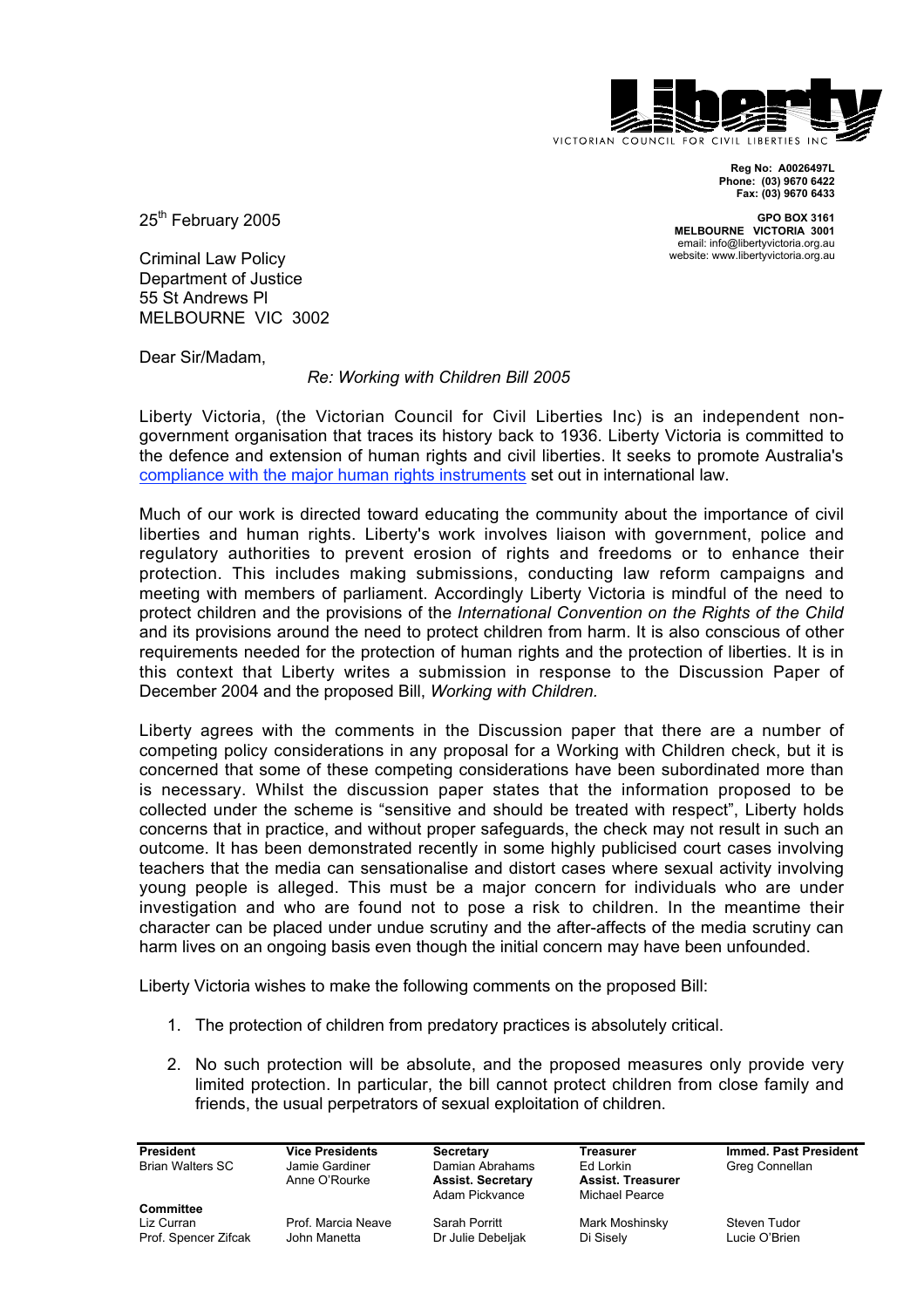- 3. The proposed measures impose a significant administrative and financial burden on community groups and individuals.
- 4. It is harmful to children, and illusory, to pretend that we can remove all elements of risk from their world.
- 5. Community concern about child sex offences is quite legitimate. However, clearminded concern for the welfare of children, and not response to media hysteria, should guide deliberations on the topic.
- 6. Only those individuals that have actually been found guilty of relevant offences through proper legal processes should be contemplated as not being issued with a favourable assessment notice.
- 7. Many of the proposed processes are predicated on the assumption that people cannot reform. In addition, the process rules out a review mechanism in cases of criminal offence, despite the fact that some offences, on their face suggesting that a child was placed at risk, may on proper inquiry show that no child was at risk. The removal of the discretion of review in such cases is flawed and damaging to respect for the rule of law. The right to work and earn an income is important and where a person poses no risk to children they should not be excluded from such work.
- 8. If the Government is to introduce such a Check system it should be prepared to fund it out of government revenue. To place the burden on employees individually to pay the assessment fee is unfair. Equally, volunteers should not be expected to bear the cost even at a reduced rate and often the organisations that they work for would be unable to afford the fee. This in itself could negatively affect the volunteer sector. In addition, for someone who has been out of work for some time and is trying to secure work it is unfair to impose this financial burden. If the Government insists on passing the financial burden of this system to individuals then perhaps a waiver system could be considered in special circumstances. The principle remains though, that it seems unfair to transfer costs of the program to individuals, which by far the majority of whom there will be no concern about.
- 9. The time it will take to process the applications and assess the notice status of a person will cause undue delay in the employment of persons and in the placement of volunteers which could have a significant affect on staffing levels and on community organisations who rely on volunteers. More thought needs to be given to the time it will take to process the applications and the uncertainty this may create particularly as many applicants will have no record of conviction, pending charges or disciplinary proceedings. For instance, there is a period of 28 days for the Secretary to notify a person to supply necessary information. All of this adds time onto a person's certainty about their work. People working as volunteers or taking up positions in emergencies at schools and eventually at health centres will be hindered. Someone taking on the role of coaching in a school situation may find the season half over by the time approval is given. The process is made more cumbersome by the fact that people need to reapply every five years.
- 10. It is good to see parents involved in their own children's activities but the provisions have gone overboard in requiring parents who coach other children on another team to require checks. It is not uncommon for a parent at a school to coach other teams. It is already quite difficult to encourage people to volunteer to coach and given the minimal risk with other parents around and other children in team sports the requirements seem excessive and likely to discourage volunteers.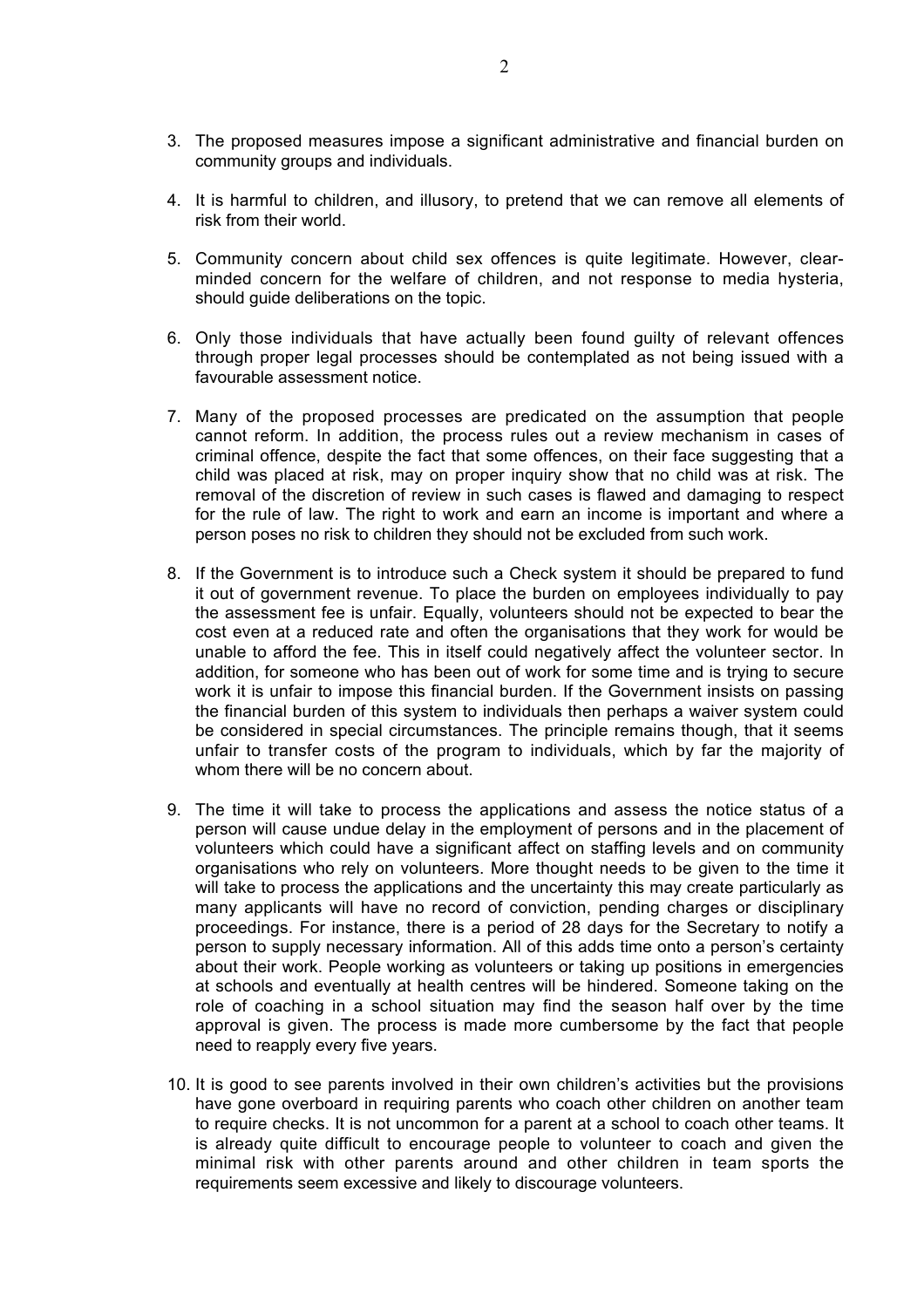- 11. The proposal that a person who has failed a working with children check in the past should not be able to work with children (page 11) regardless of the exemption is flawed and contrary to the principles of administrative law. There should be a right of review. Such matters as demonstrated reform or rehabilitation should be factors to be weighed in any such review. This provision implies that once a person has done something bad they will always do something bad and denies people a chance of demonstrating that they should be able to be redeemed.
- 12. Liberty Victoria retains the services of many volunteers. The requirement (page 12) that volunteer organisations will need to keep records on how often people work with children is an additional burden requirement which smaller agencies may struggle with. This will affect Liberty directly, and many other organisations as well.
- 13. It is sensible that parents engaged in child-related work within their own school should not be required to apply for the check (page 13). To do so would discourage parental involvement in schools and with their own children and would run counter to the *Convention on the Rights of the Child.*
- 14. Liberty is concerned about the lack of discretion to re-examine the position of people listed on the Sex Offenders register. For instance, what if someone has been incorrectly placed on the register or the information on the register is incorrect? Anyone subject to inclusion in such a register should be entitled to review that status.
- 15. The Working with Children Check seems to be based on the presumption that all people wanting to work with children are past offenders and the only way to prove otherwise is to submit hundreds of thousands of innocent people to an assessment. Given recent negative examples in Queensland surrounding their similar assessment system, perhaps the Government should completely re-think this approach to ensure that all this time and money is actually put to working in the best interests of children and society.
- 16. The Working with Children Check is proposed to be conducted on all people (bearing in mind the intended exemptions) down to the age of 14 years. There are varying legal opinions for enforcing such a system onto people so young. Liberty has grave concerns over the government interfering with the lives of people so young, by way of assessing them and placing their details onto a government database and continuously cross-referenced with police records. The age of enforcement of the Working with Children Check should not be less than 18 years of age, when it is generally accepted that people become adults in our society.
- 17. There seem to be some inconsistencies in the approach taken to sanctions. For example, on page 28 it is suggested that people with a negative notice or who are on the Sex Offenders register commit a criminal offence by merely applying for child related work. Yet on page 27 a scenario is raised where a person may apply for work and not realise that there is a substantial child membership.

In conclusion, Liberty Victoria whilst noting that the task being undertaken is not an easy one, believes that in a number of areas the Discussion paper has not appropriately met the balance of competing concerns it has outlined on page 3. We are concerned at the effect the proposals will have on the volunteer sector which often does not have significant resources

Greg Connellan Jamie Gardiner Mark Moshinsky Ed Lorkin Chris Maxwell QC

Brian Walters SC **Assist. Secretary Assist. Treasurer**

Damian Abrahams

**President Vice Presidents Secretary Treasurer Immed. Past President**

**Committee** Liz Curran Mark Dean SC Ian Dunn Brian Keon-Cohen QC Sarah Porritt Prof. Spencer Zifcak